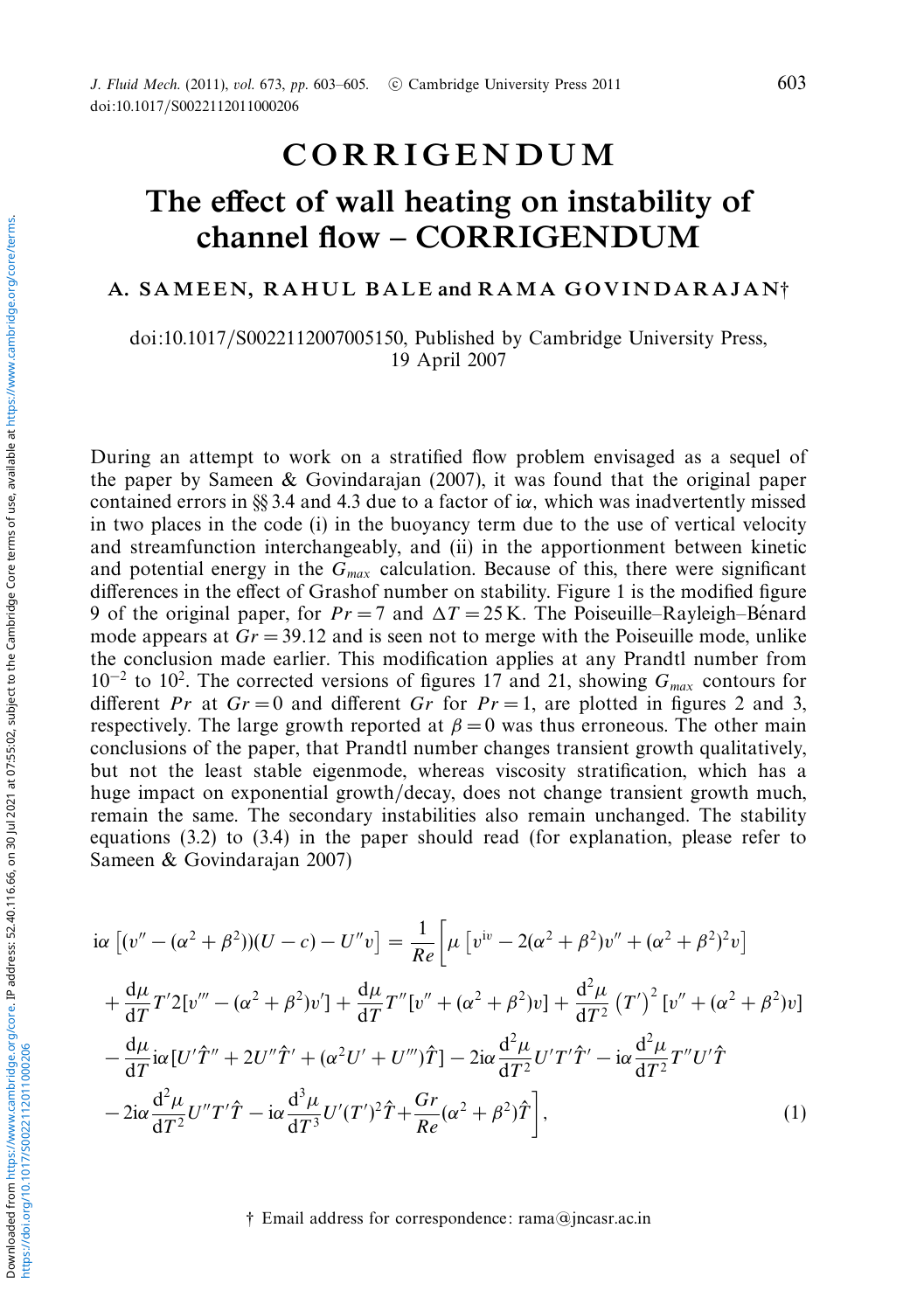

FIGURE 1. Neutral curves for unstably stratified flow at Prandtl number 7.0,  $\Delta T = 25$  K. The Rayleigh–Bénard like mode first appears at  $Gr = 39.12$ . The Tollmien–Schlichting mode does not merge with this.



FIGURE 2. Contour plot of  $G_{max}$  for  $\Delta T = 25$  K,  $Re = 1000$  for  $Pr = 1$  (a) and  $Pr = 100$ (b). This is the corrected plot of figure 17 of the original paper.

$$
i\alpha(U-c)\eta + i\beta U'v = \frac{1}{Re} \left[ \mu \left[ \eta'' - (\alpha^2 + \beta^2)\eta \right] + \frac{d\mu}{dT} T'\eta' + i\beta \frac{d^2\mu}{dT^2} (U''\hat{T} + U'\hat{T}') + i\beta \frac{d^2\mu}{dT^2} T'U'\hat{T} \right], \quad (2)
$$

$$
i\alpha (U - c)\hat{T} + T'v = \frac{1}{RePr}[\hat{T}'' - (\alpha^2 + \beta^2)\hat{T}].
$$
\n(3)